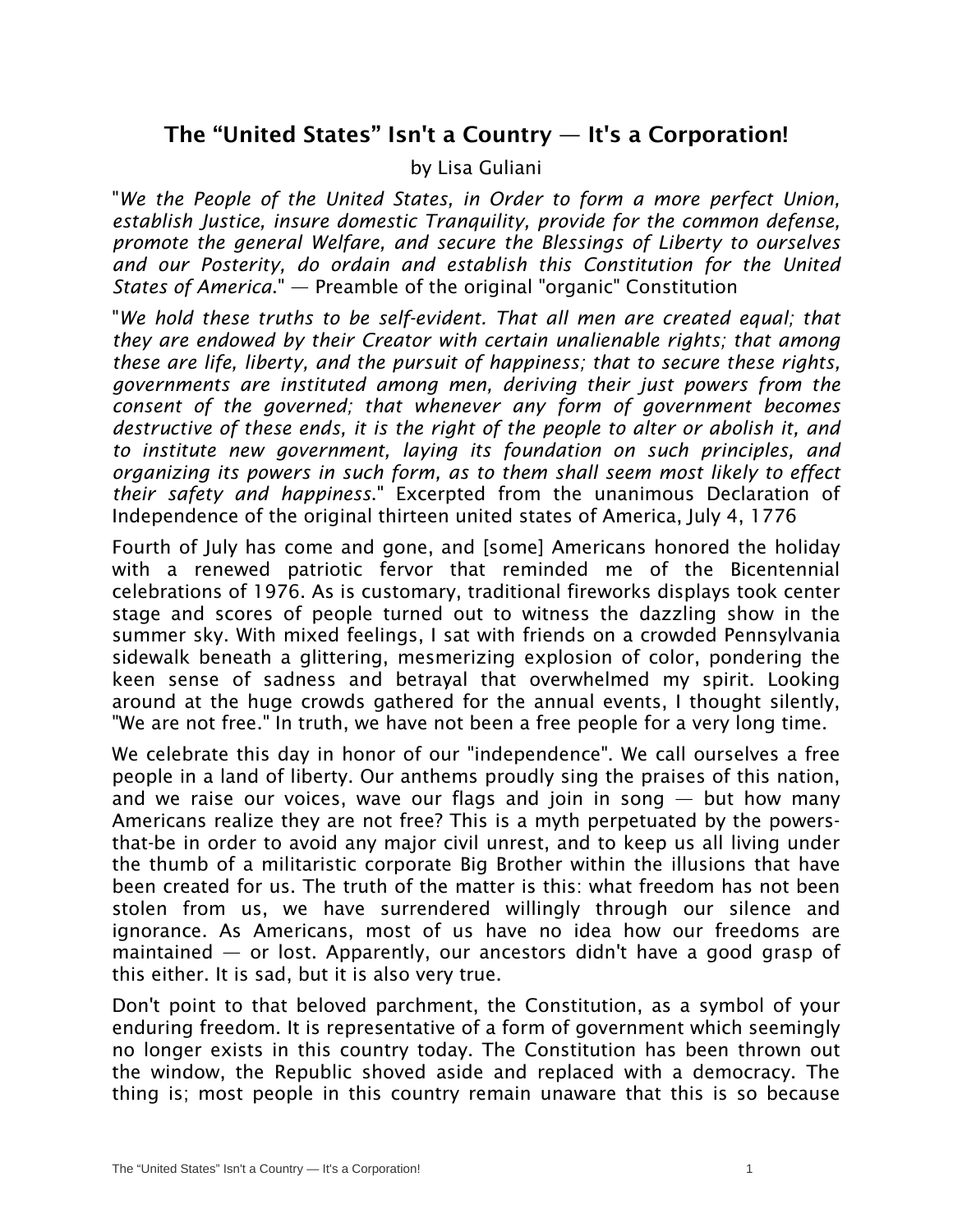they simply do not know the truth — what lies beyond the myths. Your so-called government is not going to tell you, either.

To even begin to understand what has happened to the Republic, we must look backward in time to the period following the Civil War. We must go back to the year 1871, which was the beginning of the decline of the Republic. When we examine what happened during that time in our history, we begin to piece together this troubling, perplexing puzzle that is "America" — only then should we answer as to whether we are indeed a "free" people or not.

So, let's roll backward into the past for a moment. It is time we learned what they didn't teach us in school. It is far more interesting than what they DID tell us. I think you'll stay awake for this lesson.

The date is February 21, 1871 and the Forty-First Congress is in session. I refer you to the "Acts of the Forty-First Congress," Section 34, Session III, chapters 61 and 62. On this date in the history of our nation, Congress passed an Act titled: "An Act To Provide A Government for the District of Columbia." This is also known as the "Act of 1871." What does this mean? Well, it means that Congress, under no constitutional authority to do so, created a separate form of government for the District of Columbia, which is a ten mile square parcel of land.

What??? How could they do that? Moreover, WHY would they do that? To explain, let's look at the circumstances of those days. The Act of 1871 was passed at a vulnerable time in America. Our nation was essentially bankrupt — weakened and financially depleted in the aftermath of the Civil War. The Civil War itself was nothing more than a calculated "front" for some pretty fancy footwork by corporate backroom players. It was a strategic maneuver by European interests (the international bankers) who were intent upon gaining a stranglehold on the neck (and the coffers) of America.

The Congress realized our country was in dire financial straits, so they cut a deal with the international bankers — (in those days, the Rothschilds of London were dipping their fingers into everyone's pie) thereby incurring a DEBT to said bankers. If we think about banks, we know they do not just lend us money out of the goodness of their hearts. A bank will not do anything for you unless it is entirely in their best interest to do so. There has to be some sort of collateral or some string attached which puts you and me (the borrower) into a subservient position. This was true back in 1871 as well. The conniving international bankers were not about to lend our floundering nation any money without some serious stipulations. So, they devised a brilliant way of getting their foot in the door of the United States (a prize they had coveted for some time, but had been unable to grasp thanks to our Founding Fathers, who despised them and held them in check), and thus, the Act of 1871 was passed.

In essence, this Act formed the corporation known as "THE UNITED STATES." Note the capitalization, because it is important. This corporation, owned by foreign interests, moved right in and shoved the original "organic" version of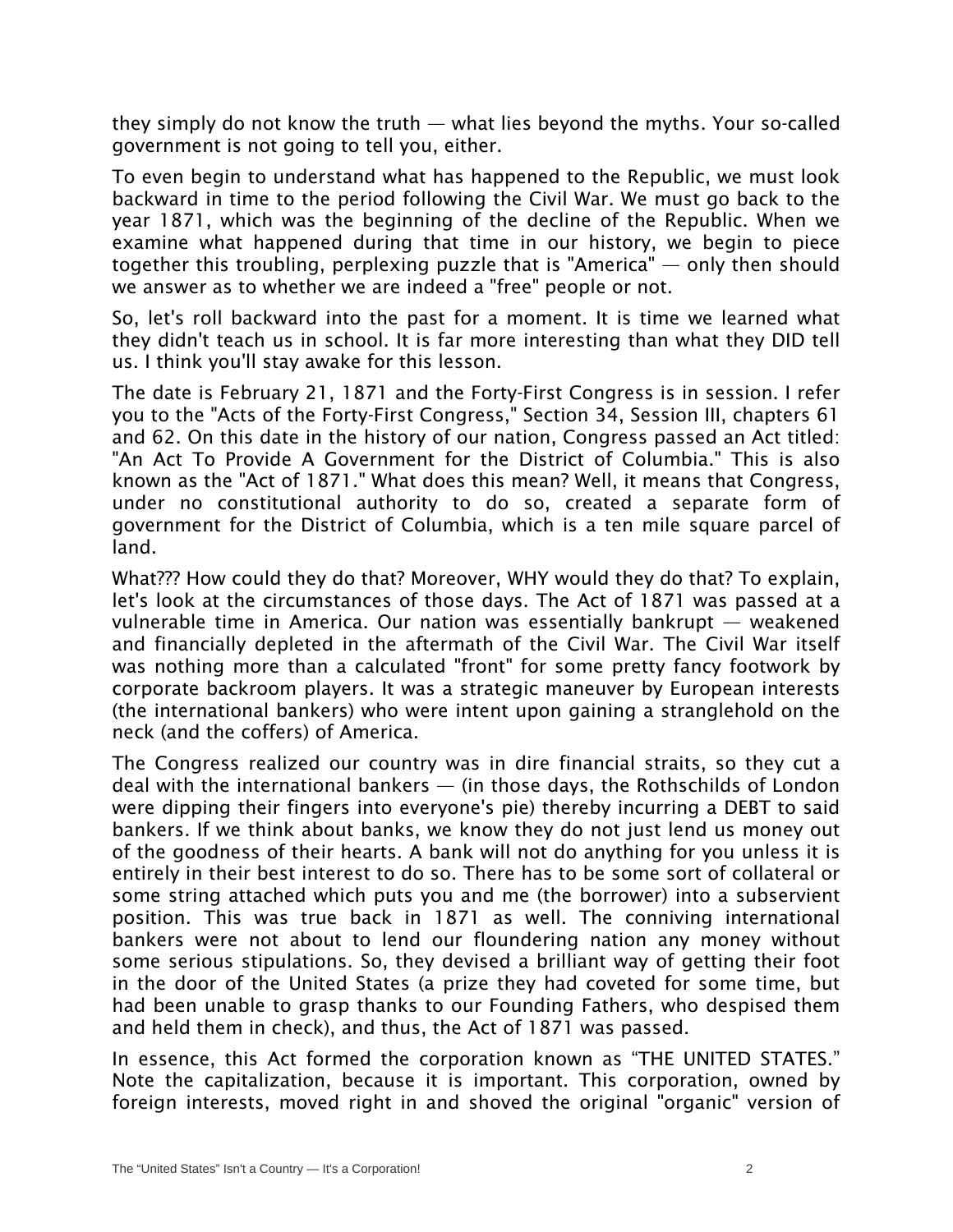the Constitution into a dusty corner. With the "Act of 1871," our Constitution was defaced in the sense that the title was block-capitalized and the word "for" was changed to the word "of" in the title. The original Constitution drafted by the Founding Fathers, was written in this manner: "The Constitution for the united states of America." The altered version reads: "THE CONSTITUTION OF THE UNITED STATES OF AMERICA". It is the corporate constitution. It is NOT the same document you might think it is. The corporate constitution operates in an economic capacity and has been used to fool [We] the People into thinking it is the same parchment that governs the Republic. It absolutely is not.

Capitalization — an insignificant change? Not when one is referring to the context of a legal document, it isn't. Such minor alterations have had major impacts on each subsequent generation born in this country. What the Congress did with the passage of the Act of 1871 was create an entirely new document, a constitution for the government of the District of Columbia. The kind of government THEY created was a corporation. The new, altered Constitution serves as the constitution of the corporation, and not that of America. Think about that for a moment.

Incidentally, this corporate constitution does not benefit the Republic. It serves only to benefit the corporation. It does nothing good for you or me  $-$  and it operates outside of the original Constitution. Instead of absolute rights guaranteed under the "organic" Constitution, we now have "relative" rights or privileges. One example of this is the Sovereign's right to travel, which has been transformed under corporate government policy into a "privilege" which we must be licensed to engage in. This operates outside of the original Constitution.

So, Congress committed TREASON against the People, who were considered Sovereign under the Declaration of Independence and the organic Constitution. When we consider the word "Sovereign," we must think about what the word means.

According to Webster's Dictionary, "sovereign" is defined as: 1. chief or highest; supreme. 2. Supreme in power, superior in position to all others. 3. Independent of, and unlimited by, any other, possessing or entitled to, original and independent authority or jurisdiction.

In other words, our government was created by and for "sovereigns" — the free citizens who were deemed the highest authority. Only the People can be sovereign — remember that. Government cannot be sovereign. We can also look to the Declaration of Independence, where we read: "government is subject to the consent of the governed"  $-$  that's supposed to be us, the sovereigns. Do you feel like a sovereign nowadays? I don't.

It doesn't take a rocket scientist or a constitutional historian to figure out that this is not what is happening in our country today. Government in these times is NOT subject to the consent of the governed. Rather, the governed are subject to the whim and greed of the corporation, which has stretched its tentacles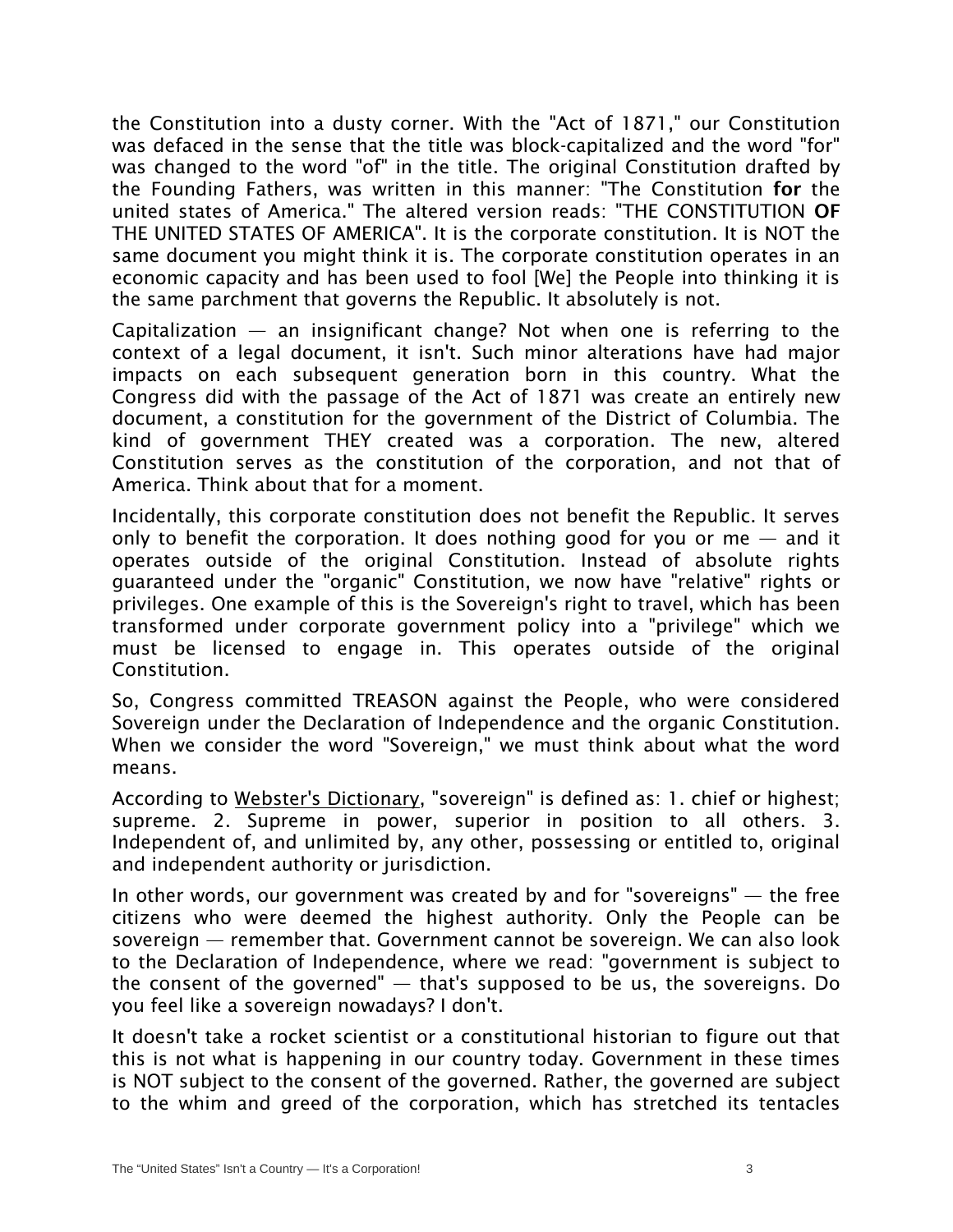beyond the ten-mile-square parcel of land known as the District of Columbia encroaching into every state of the Republic. Mind you, the corporation has NO jurisdiction outside of the District of Columbia. THEY just want you to think it does.

You see, you are presumed to know the law. This is ironic because as a people, we are taught basically nothing about the law in school. [Remember that the U.S. Department of Education gets what it pays for.] We are made to memorize obscure factoids and paragraphs here and there, such as the Preamble, and they gloss over the Bill of Rights. But we are not told about the law. Nor do our corporate government schools delve into the Constitution in any great depth. After all, they were put into place to indoctrinate and dumb down the masses  $$ not to teach us anything. We were not told that we were sold-out to foreign interests and made beneficiaries of the debt incurred by Congress to the international bankers. For generations, American citizens have had the bulk of their earnings confiscated to pay on a massive debt that they, as a People, did not incur. There are many, many things the People have not been told. How do you feel about being made a beneficiary of somebody else's massive debt without your knowledge or consent? Are we gonna keep going along with this??

When you hear some individuals say that the Constitution is null and void, think about how our government has transformed over time from a municipal or service-oriented entity to a corporate or profit-oriented entity. We are living under the myth that this is lawful, but it is not. We are being ruled by a "de facto," or unlawful, form of government  $-$  the corporate body of the deathmongers — The Controllers.

With the passage of the Act of 1871, a series of subtle and overt deceptions were set in motion  $-$  all in conjunction and collusion with the Congress, who knowingly and deliberately sold the People down the river. Did they tell you this in government school? I doubt it. They were too busy drumming the fictional version of history into your brain  $-$  and mine. By failing to disclose what THEY did to the American People, the people became ignorant of what was happening. Over time, the Republic took it on the chin to the point of a knockdown. With the surrender of their gold in 1933, the People essentially surrendered their law. I don't suppose you were taught THAT in school either. That's because our REAL history is hidden from us. This is the way Roman Civil Law works — and our form of governance today is based upon Roman Civil Law and Admiralty/Maritime Law — better known as the "Divine Right of Kings" and "Law of the Seas", respectively. This explains a lot. Roman Civil Law was fully established in the original colonies even before our nation began and is also known as private international law.

The government which was created for the District of Columbia via the Act of

1871 operates under Private International Law, and not Common Law, which was the law of the Constitutional Republic. This is very important to note since it impacts all Americans in concrete ways. You must recognize that private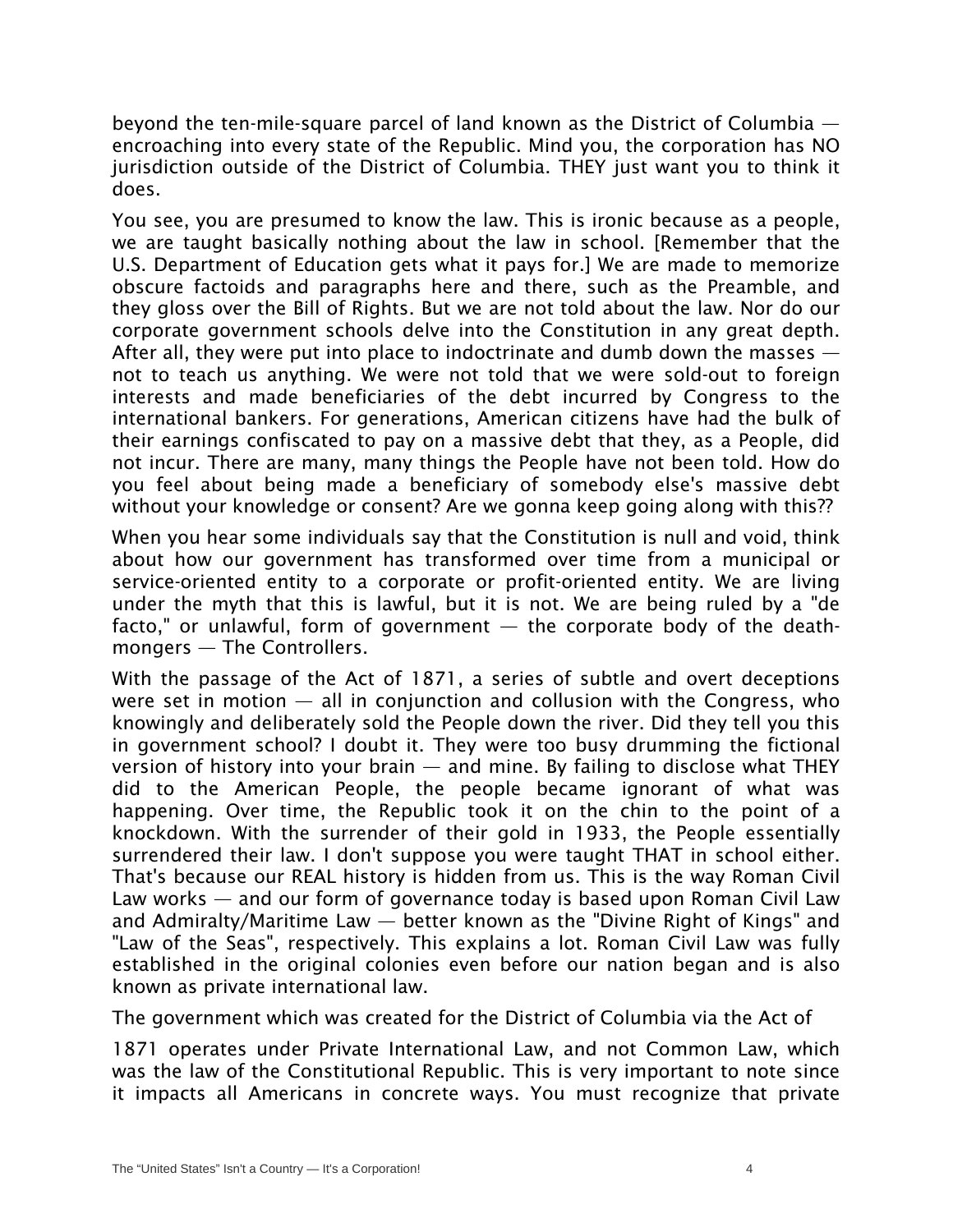international law is only applicable within the District of Columbia and NOT in the other states of the Union. The various arms of the corporation are known as "departments" such as the Judiciary, Justice and Treasury. You recognize those names? Yes, you do! But they are not what you assume them to be. These "departments" all belong to the corporation known as THE UNITED STATES. They do NOT belong to you and me under the corporate constitution and its various amendments that operate outside of the Constitutional Republic.

I refer you to the UNITED STATES CODE (note the capitalization, indicating the corporation, not the Republic) Title 28 3002 (15) (A) (B) (C). It is stated unequivocally that the UNITED STATES is a corporation. Realize, too, that the corporation is not a separate and distinct entity from the government. It IS the government. YOUR government. This is extremely important. I refer to this as the "corporate empire of the UNITED STATES," which operates under Roman Civil Law outside of the Constitution. How do you like being ruled by a cheesy, sleazy corporation? You'll ask your Congressperson about this, you say? HA!!

Congress is fully aware of this deception. You must be made aware that the members of Congress do NOT work for you and me. Rather, they work for the Corporation known as THE UNITED STATES. Is this really any surprise to you? This is why we can't get them to do anything on our behalf or to answer to us  $-$  as in the case with the illegal income tax  $-$  among many other things. Contrary to popular belief, they are NOT our civil servants. They do NOT work for us. They are the servants of the corporate government and carry out its bidding. Period.

The great number of committees and sub-committees that the Congress has created all work together like a multi-headed monster to oversee the various corporate "departments." And, you should know that every single one of these that operates outside the District of Columbia is in violation of the law. The corporate government of the UNITED STATES has no jurisdiction or authority in ANY state of the Republic beyond the District of Columbia. Let this sink into your brain for a minute. Ask yourself, "Could this deception REALLY have occurred without the full knowledge and complicity of the Congress?" Do you think it happened by accident? You are deceiving yourself if you do. There are no accidents or coincidences. It is time to confront the truth and awaken from ignorance.

Your legislators will not apprise you of this information. You are presumed to know the law. THEY know you don't know the law, or your history for that matter, because this information has not been taught to you. No concerted effort has been made to inform you. As a Sovereign, you are entitled to full disclosure of the facts. As a slave, you are entitled to nothing other than what the corporation decides to "give" you  $-$  at a price. Be wary of accepting socalled "benefits" of the corporation of the UNITED STATES. Aren't you enslaved enough already?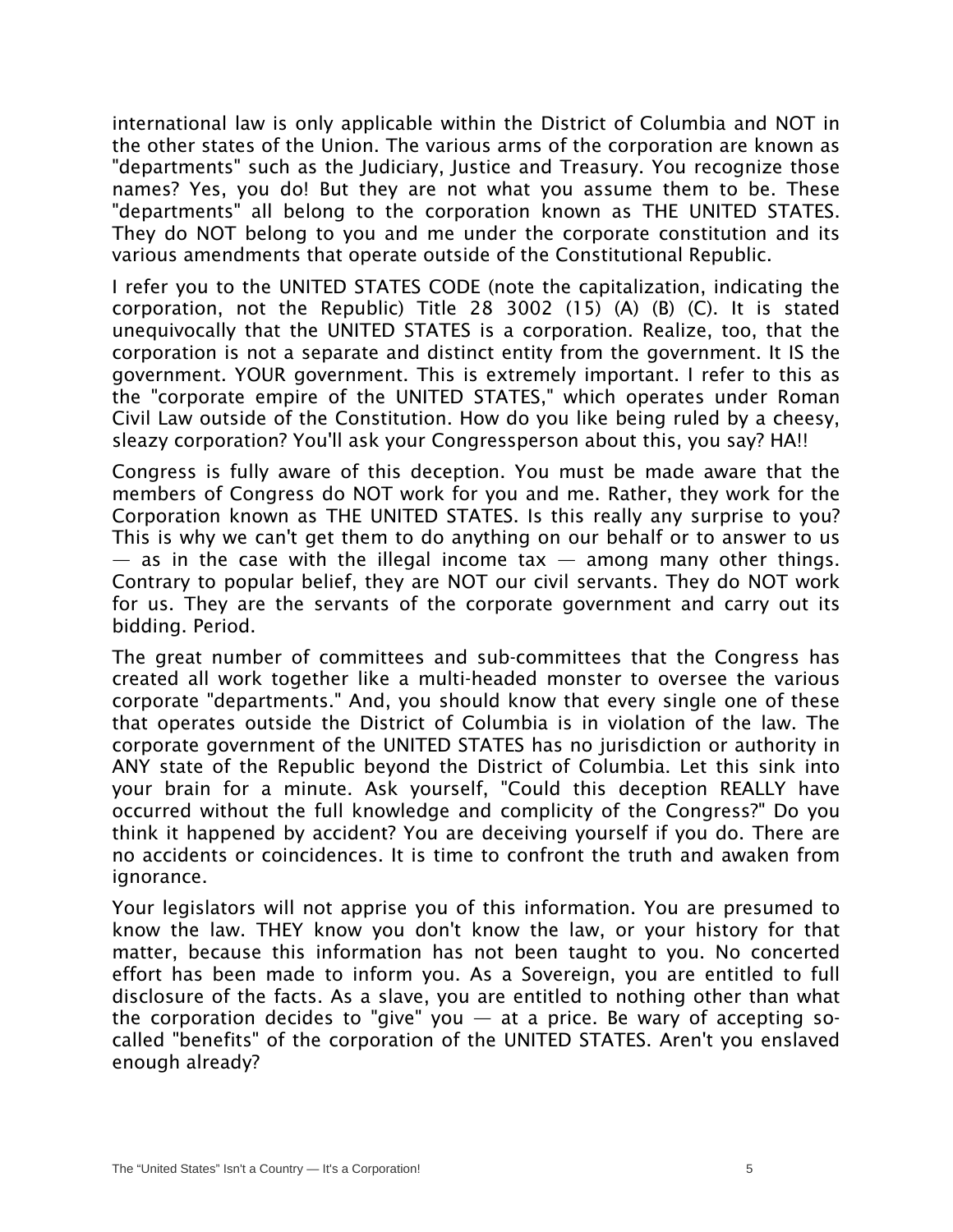I said (above) that you are presumed to know the law. Still, it matters not if you don't in the eyes of the corporation. Ignorance of the law is not considered an excuse. It is your responsibility and your obligation as an American to learn about the law and how it applies to you. THEY count on the fact that most people are too uninterested or distracted or lazy to do so. The People have been mentally conditioned to allow the alleged government to do their thinking for them. We need to turn that around if we are to save our Republic before it is too late.

The UNITED STATES government is basically a corporate instrument of the international bankers. This means YOU are owned by the corporation from birth to death. The corporate UNITED STATES also holds ownership of all your assets, your property, and even your children. Does this sound untrue? Think long and hard about all those bills you pay, all those various taxes and fines and licenses you must pay for. Yes, they've got you by the pockets. Actually, they've had you by the ass for as long as you've been alive. In your heart, you know it's true. Don't believe any of this? Read up on the 14th Amendment. Check out how "free" you really are. [Read and compare the first sections of the 13th and 14th amendments carefully.]

With the Act of 1871 and subsequent legislation such as the purportedly ratified 14th Amendment, our once-great nation of Sovereigns has been subverted from a Republic to a democracy. As is the case under Roman Civil Law, our ignorance of the facts has led to our silence. Our silence has been construed as our consent to become beneficiaries of a debt we did not incur. The Sovereign People have been deceived for hundreds of years into thinking they remain free and independent, when in actuality we continue to be slaves and servants of the corporation.

Treason was committed against the People in 1871 by the Congress. This could have been corrected through the decades by some honest men (assuming there were some), but it was not, mainly due to lust for money and power. Nothing new there. Are we to forgive and justify this crime against the People? You have lost more freedom than you may realize due to corporate infiltration of the socalled government. We will lose more unless we turn away from a democracy that is the direct road to disaster — and restore our Constitutional Republic.

In an upcoming article, we'll take a closer look at the purportedly ratified 14th Amendment and how we became "property" of the corporation and enslaved by our silence.

I am saddened to think about the brave men and women who were killed in all the wars and conflicts instigated by the Controllers. These courageous souls fought for the preservation of ideals they believed to be true  $-$  not for the likes of a corporation. Do you believe that any one of the individuals who have been killed as a result of war would have willingly fought if they knew the full truth? Do you think one person would have laid down his life for a corporation? I think not. If the People had known long ago to what extent their trust had been